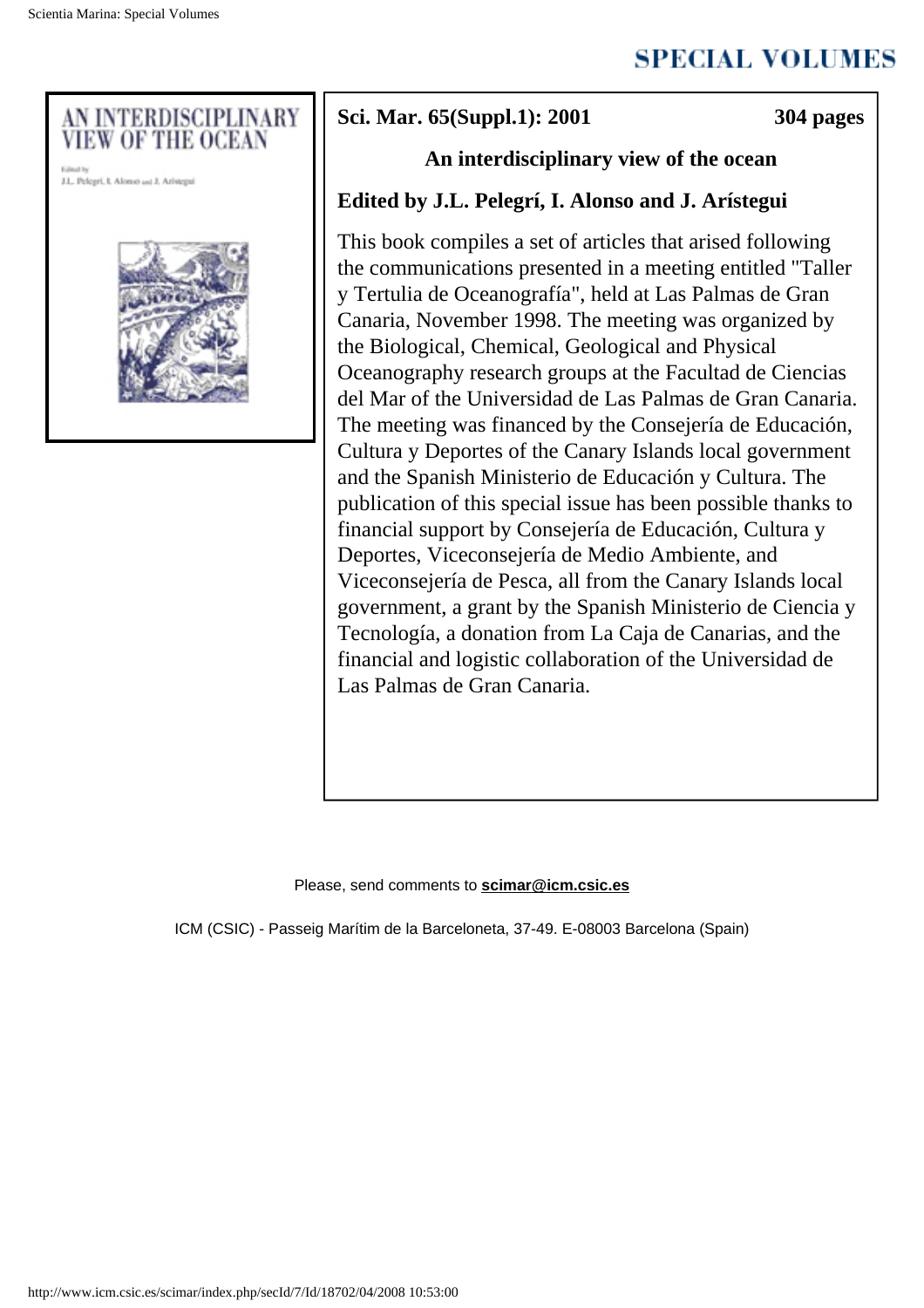# **SPECIAL VOLUMES**

#### **An interdisciplinary view of the ocean**

### **RESEARCH ARTICLES**

#### **[The ocean, our climate and the earth's health](http://www.icm.csic.es/scimar/index.php/secId/7/IdArt/249/)**

[J.L. Pelegrí,](http://www.icm.csic.es/scimar/index.php/secId/9/author/1/iniyear/1955/finyear/2008/search/%22J.L.%20Pelegr%ED%22/) [I. Alonso](http://www.icm.csic.es/scimar/index.php/secId/9/author/1/iniyear/1955/finyear/2008/search/%22I.%20Alonso%22/) and [J. Arístegui](http://www.icm.csic.es/scimar/index.php/secId/9/author/1/iniyear/1955/finyear/2008/search/%22J.%20Ar%EDstegui%22/)

Sci. Mar. 65(Suppl.1): 3-6

## **[Aeolian sediment availability in coastal areas defined from sedimentary parameters.](http://www.icm.csic.es/scimar/index.php/secId/7/IdArt/250/) [Application to a case study in Fuerteventura](http://www.icm.csic.es/scimar/index.php/secId/7/IdArt/250/)**

[J. Alcántara-Carrió](http://www.icm.csic.es/scimar/index.php/secId/9/author/1/iniyear/1955/finyear/2008/search/%22J.%20Alc%E1ntara-Carri%F3%22/) and [I. Alonso](http://www.icm.csic.es/scimar/index.php/secId/9/author/1/iniyear/1955/finyear/2008/search/%22I.%20Alonso%22/)

Sci. Mar. 65(Suppl.1): 7-20

## **[Flank stability and processes off the western Canary Islands: a review from El Hierro and](http://www.icm.csic.es/scimar/index.php/secId/7/IdArt/274/) [La Palma](http://www.icm.csic.es/scimar/index.php/secId/7/IdArt/274/)**

[Roger Urgeles](http://www.icm.csic.es/scimar/index.php/secId/9/author/1/iniyear/1955/finyear/2008/search/%22Roger%20Urgeles%22/), [Miquel Canals](http://www.icm.csic.es/scimar/index.php/secId/9/author/1/iniyear/1955/finyear/2008/search/%22Miquel%20Canals%22/) and [D.G. Masson](http://www.icm.csic.es/scimar/index.php/secId/9/author/1/iniyear/1955/finyear/2008/search/%22D.G.%20Masson%22/)

Sci. Mar. 65(Suppl.1): 21-32

## **[Determination of metallic complexing capacities of the dissolved organic material in](http://www.icm.csic.es/scimar/index.php/secId/7/IdArt/260/) [seawater](http://www.icm.csic.es/scimar/index.php/secId/7/IdArt/260/)**

[Luis M. Laglera-Baquer,](http://www.icm.csic.es/scimar/index.php/secId/9/author/1/iniyear/1955/finyear/2008/search/%22Luis%20M.%20Laglera-Baquer%22/) [M. González-Dávila](http://www.icm.csic.es/scimar/index.php/secId/9/author/1/iniyear/1955/finyear/2008/search/%22M.%20Gonz%E1lez-D%E1vila%22/) and [J.M. Santana-Casiano](http://www.icm.csic.es/scimar/index.php/secId/9/author/1/iniyear/1955/finyear/2008/search/%22J.M.%20Santana-Casiano%22/)

Sci. Mar. 65(Suppl.1): 33-40

## **[Carbon dioxide system in the Canary region during October 1995](http://www.icm.csic.es/scimar/index.php/secId/7/IdArt/270/)**

[J. Magdalena Santana-Casiano,](http://www.icm.csic.es/scimar/index.php/secId/9/author/1/iniyear/1955/finyear/2008/search/%22J.%20Magdalena%20Santana-Casiano%22/) [M. González-Dávila,](http://www.icm.csic.es/scimar/index.php/secId/9/author/1/iniyear/1955/finyear/2008/search/%22M.%20Gonz%E1lez-D%E1vila%22/) [L.M. Laglera Baquer](http://www.icm.csic.es/scimar/index.php/secId/9/author/1/iniyear/1955/finyear/2008/search/%22L.M.%20Laglera%20Baquer%22/) and [M.J. Rodríguez](http://www.icm.csic.es/scimar/index.php/secId/9/author/1/iniyear/1955/finyear/2008/search/%22M.J.%20Rodr%EDguez%20Somoza%22/)  [Somoza](http://www.icm.csic.es/scimar/index.php/secId/9/author/1/iniyear/1955/finyear/2008/search/%22M.J.%20Rodr%EDguez%20Somoza%22/)

Sci. Mar. 65(Suppl.1): 41-50

## **[The seasonal planktonic cycle in coastal waters of the Canary Islands](http://www.icm.csic.es/scimar/index.php/secId/7/IdArt/253/)**

[Javier Arístegui,](http://www.icm.csic.es/scimar/index.php/secId/9/author/1/iniyear/1955/finyear/2008/search/%22Javier%20Ar%EDstegui%22/) [Santiago Hernández-León,](http://www.icm.csic.es/scimar/index.php/secId/9/author/1/iniyear/1955/finyear/2008/search/%22Santiago%20Hern%E1ndez-Le%F3n%22/) [María F. Montero](http://www.icm.csic.es/scimar/index.php/secId/9/author/1/iniyear/1955/finyear/2008/search/%22Mar%EDa%20F.%20Montero%22/) and [May Gómez](http://www.icm.csic.es/scimar/index.php/secId/9/author/1/iniyear/1955/finyear/2008/search/%22May%20G%F3mez%22/)

Sci. Mar. 65(Suppl.1): 51-58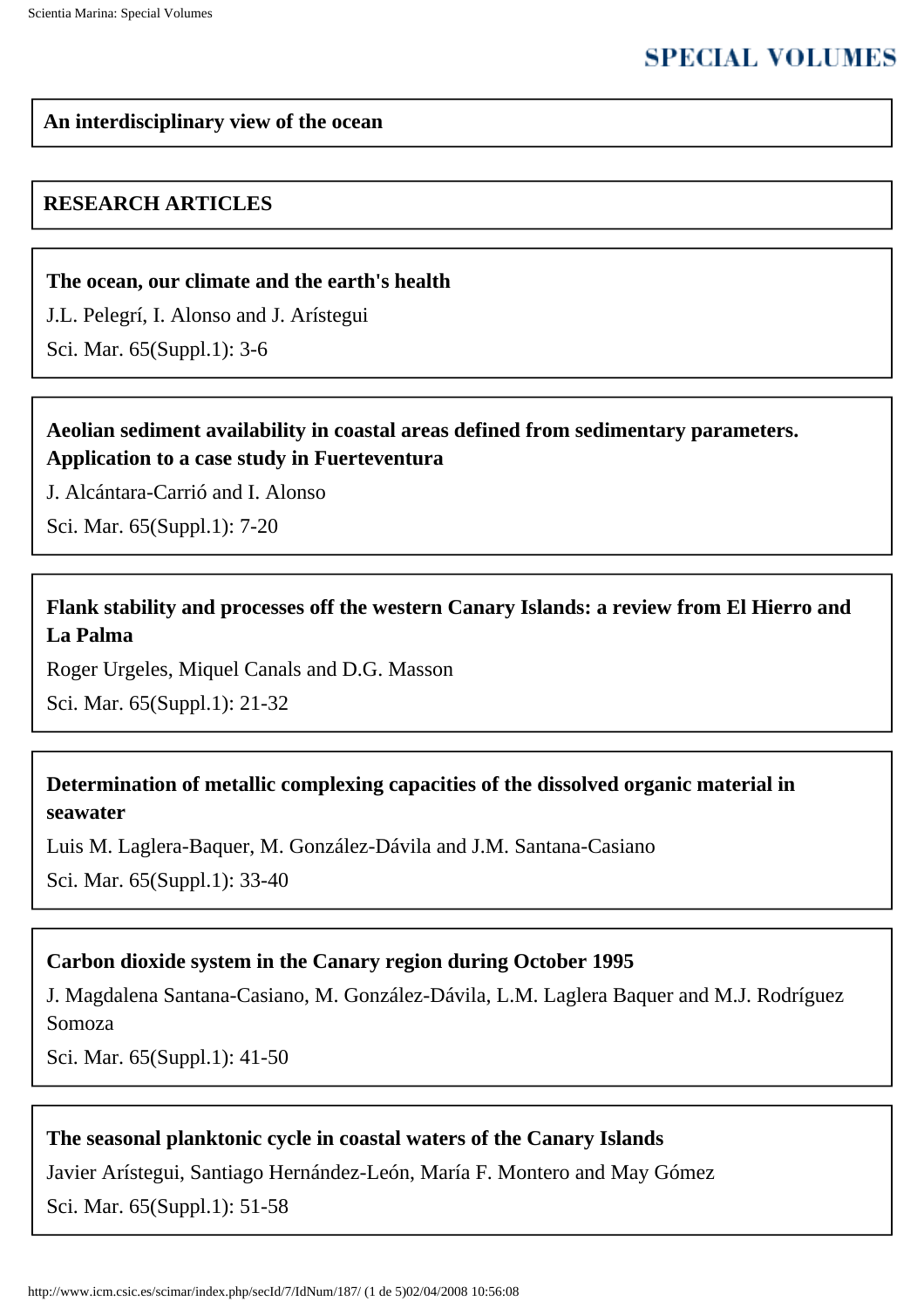## **[Zooplankton abundance in subtropical waters: is there a lunar cycle?](http://www.icm.csic.es/scimar/index.php/secId/7/IdArt/259/)**

[Santiago Hernández-León](http://www.icm.csic.es/scimar/index.php/secId/9/author/1/iniyear/1955/finyear/2008/search/%22Santiago%20Hern%E1ndez-Le%F3n%22/), [C. Almeida](http://www.icm.csic.es/scimar/index.php/secId/9/author/1/iniyear/1955/finyear/2008/search/%22C.%20Almeida%22/), [L. Yebra,](http://www.icm.csic.es/scimar/index.php/secId/9/author/1/iniyear/1955/finyear/2008/search/%22L.%20Yebra%22/) [J. Arístegui,](http://www.icm.csic.es/scimar/index.php/secId/9/author/1/iniyear/1955/finyear/2008/search/%22J.%20Ar%EDstegui%22/) [M.L. Fernández de Puelles](http://www.icm.csic.es/scimar/index.php/secId/9/author/1/iniyear/1955/finyear/2008/search/%22M.L.%20Fern%E1ndez%20de%20Puelles%22/) and [J.](http://www.icm.csic.es/scimar/index.php/secId/9/author/1/iniyear/1955/finyear/2008/search/%22J.%20Garc%EDa-Braun%22/)  [García-Braun](http://www.icm.csic.es/scimar/index.php/secId/9/author/1/iniyear/1955/finyear/2008/search/%22J.%20Garc%EDa-Braun%22/)

Sci. Mar. 65(Suppl.1): 59-64

## **[Succession of phytoplankton assemblages in relation to estuarine hydrodynamics in the Ría](http://www.icm.csic.es/scimar/index.php/secId/7/IdArt/263/)  [de Vigo: a box-model approach](http://www.icm.csic.es/scimar/index.php/secId/7/IdArt/263/)**

[Belén Martín Miguez](http://www.icm.csic.es/scimar/index.php/secId/9/author/1/iniyear/1955/finyear/2008/search/%22Bel%E9n%20Mart%EDn%20Miguez%22/), [L. Fariña-Busto](http://www.icm.csic.es/scimar/index.php/secId/9/author/1/iniyear/1955/finyear/2008/search/%22L.%20Fari%F1a-Busto%22/), [F.G. Figueiras](http://www.icm.csic.es/scimar/index.php/secId/9/author/1/iniyear/1955/finyear/2008/search/%22F.G.%20Figueiras%22/) and [F.F. Pérez](http://www.icm.csic.es/scimar/index.php/secId/9/author/1/iniyear/1955/finyear/2008/search/%22F.F.%20P%E9rez%22/)

Sci. Mar. 65(Suppl.1): 65-76

## **[Advection of continental water as an export mechanism for anchovy,](http://www.icm.csic.es/scimar/index.php/secId/7/IdArt/277/)** *Engraulis [encrasicolus](http://www.icm.csic.es/scimar/index.php/secId/7/IdArt/277/)***, larvae**

[Ana Sabatés](http://www.icm.csic.es/scimar/index.php/secId/9/author/1/iniyear/1955/finyear/2008/search/%22Ana%20Sabat%E9s%22/), [Jordi Salat](http://www.icm.csic.es/scimar/index.php/secId/9/author/1/iniyear/1955/finyear/2008/search/%22Jordi%20Salat%22/) and [M. Pilar Olivar](http://www.icm.csic.es/scimar/index.php/secId/9/author/1/iniyear/1955/finyear/2008/search/%22M.%20Pilar%20Olivar%22/)

Sci. Mar. 65(Suppl.1): 77-88

## **[Chlorophyll increase due to internal waves in the shelf-break of Gran Canaria Island](http://www.icm.csic.es/scimar/index.php/secId/7/IdArt/271/)  [\(Canary Islands\)](http://www.icm.csic.es/scimar/index.php/secId/7/IdArt/271/)**

[Pablo Sangrà,](http://www.icm.csic.es/scimar/index.php/secId/9/author/1/iniyear/1955/finyear/2008/search/%22Pablo%20Sangr%E0%22/) [G. Basterretxea](http://www.icm.csic.es/scimar/index.php/secId/9/author/1/iniyear/1955/finyear/2008/search/%22G.%20Basterretxea%22/), [J.L. Pelegrí](http://www.icm.csic.es/scimar/index.php/secId/9/author/1/iniyear/1955/finyear/2008/search/%22J.L.%20Pelegr%ED%22/) and [J. Arístegui](http://www.icm.csic.es/scimar/index.php/secId/9/author/1/iniyear/1955/finyear/2008/search/%22J.%20Ar%EDstegui%22/)

Sci. Mar. 65(Suppl.1): 89-97

## **[Larval trophodynamics, turbulence, and drift on Georges Bank: A sensitivity analysis of](http://www.icm.csic.es/scimar/index.php/secId/7/IdArt/276/) [Cod and Haddock](http://www.icm.csic.es/scimar/index.php/secId/7/IdArt/276/)**

[Francisco Werner](http://www.icm.csic.es/scimar/index.php/secId/9/author/1/iniyear/1955/finyear/2008/search/%22Francisco%20Werner%22/), [B.R. MacKenzie](http://www.icm.csic.es/scimar/index.php/secId/9/author/1/iniyear/1955/finyear/2008/search/%22B.R.%20MacKenzie%22/), [R.I. Perry,](http://www.icm.csic.es/scimar/index.php/secId/9/author/1/iniyear/1955/finyear/2008/search/%22R.I.%20Perry%22/) [R.G. Lough,](http://www.icm.csic.es/scimar/index.php/secId/9/author/1/iniyear/1955/finyear/2008/search/%22R.G.%20Lough%22/) [C.E. Naimie,](http://www.icm.csic.es/scimar/index.php/secId/9/author/1/iniyear/1955/finyear/2008/search/%22C.E.%20Naimie%22/) [B.O. Blanton](http://www.icm.csic.es/scimar/index.php/secId/9/author/1/iniyear/1955/finyear/2008/search/%22B.O.%20Blanton%22/) and [J.A.](http://www.icm.csic.es/scimar/index.php/secId/9/author/1/iniyear/1955/finyear/2008/search/%22J.A.%20Quinlan%22/) [Quinlan](http://www.icm.csic.es/scimar/index.php/secId/9/author/1/iniyear/1955/finyear/2008/search/%22J.A.%20Quinlan%22/)

Sci. Mar. 65(Suppl.1): 99-115

### **[Experiments on layer formation in stratified shear flow](http://www.icm.csic.es/scimar/index.php/secId/7/IdArt/255/)**

[Jesús Cisneros-Aguirre,](http://www.icm.csic.es/scimar/index.php/secId/9/author/1/iniyear/1955/finyear/2008/search/%22Jes%FAs%20Cisneros-Aguirre%22/) [J.L. Pelegrí](http://www.icm.csic.es/scimar/index.php/secId/9/author/1/iniyear/1955/finyear/2008/search/%22J.L.%20Pelegr%ED%22/) and [P. Sangrà](http://www.icm.csic.es/scimar/index.php/secId/9/author/1/iniyear/1955/finyear/2008/search/%22P.%20Sangr%E0%22/)

Sci. Mar. 65(Suppl.1): 117-126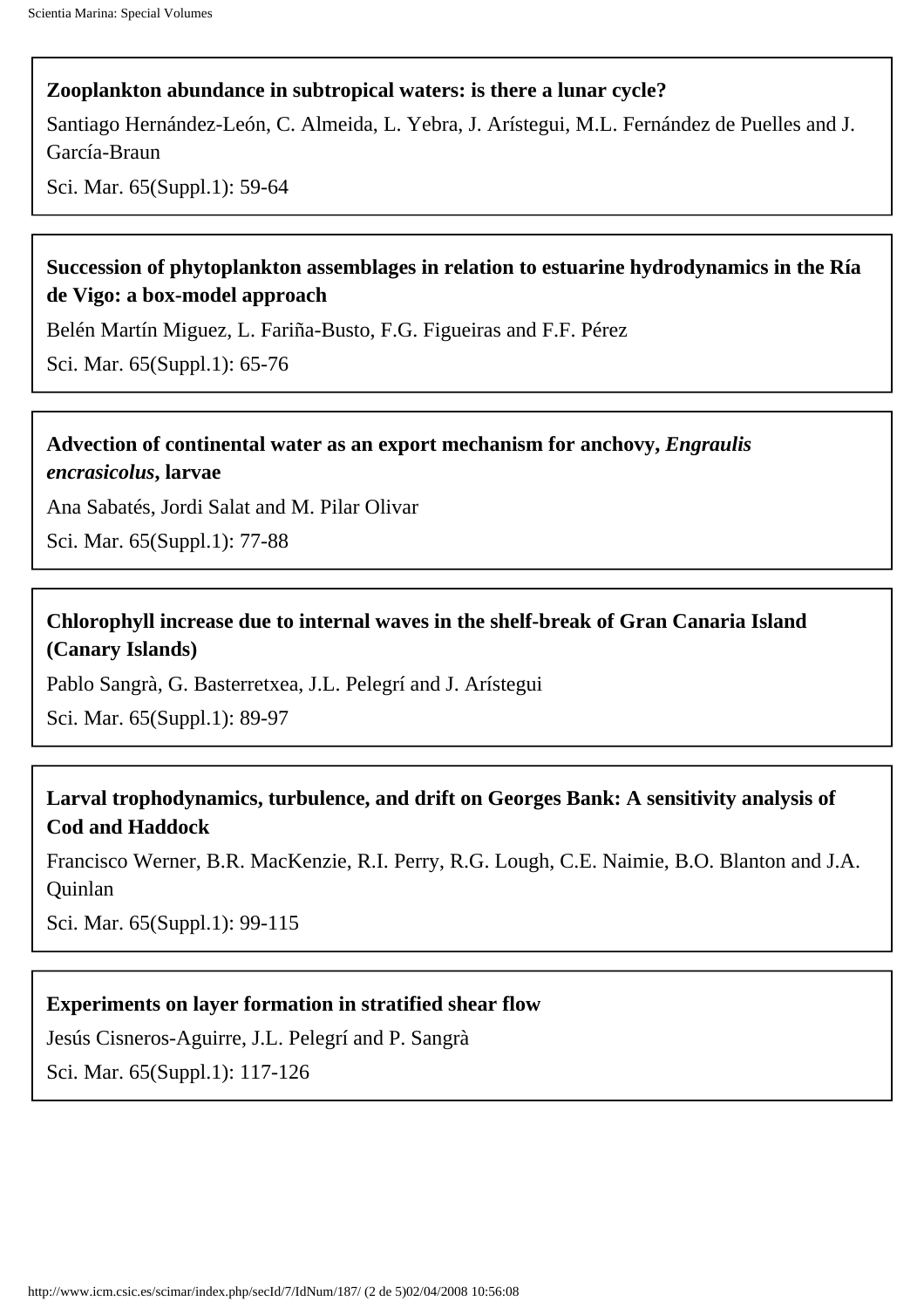## **[Methodology to obtain accurate sea surface temperature from locally received NOAA-14](http://www.icm.csic.es/scimar/index.php/secId/7/IdArt/256/)  [data in the Canary-Azores-Gibraltar area](http://www.icm.csic.es/scimar/index.php/secId/7/IdArt/256/)**

[Francisco Eugenio,](http://www.icm.csic.es/scimar/index.php/secId/9/author/1/iniyear/1955/finyear/2008/search/%22Francisco%20Eugenio%22/) [J. Marcello](http://www.icm.csic.es/scimar/index.php/secId/9/author/1/iniyear/1955/finyear/2008/search/%22J.%20Marcello%22/), [A. Hernández-Guerra](http://www.icm.csic.es/scimar/index.php/secId/9/author/1/iniyear/1955/finyear/2008/search/%22A.%20Hern%E1ndez-Guerra%22/) and [E. Rovaris](http://www.icm.csic.es/scimar/index.php/secId/9/author/1/iniyear/1955/finyear/2008/search/%22E.%20Rovaris%22/)

Sci. Mar. 65(Suppl.1): 127-137

#### **[Field validation of a semi-spherical Lagrangian drifter](http://www.icm.csic.es/scimar/index.php/secId/7/IdArt/257/)**

[M. Gasser](http://www.icm.csic.es/scimar/index.php/secId/9/author/1/iniyear/1955/finyear/2008/search/%22M.%20Gasser%22/), [J. Salvador](http://www.icm.csic.es/scimar/index.php/secId/9/author/1/iniyear/1955/finyear/2008/search/%22J.%20Salvador%22/), [P. Sangrà](http://www.icm.csic.es/scimar/index.php/secId/9/author/1/iniyear/1955/finyear/2008/search/%22P.%20Sangr%E0%22/) and [J.L. Pelegrí](http://www.icm.csic.es/scimar/index.php/secId/9/author/1/iniyear/1955/finyear/2008/search/%22J.L.%20Pelegr%ED%22/)

Sci. Mar. 65(Suppl.1): 139-143

#### **[Nivmar: a storm surge forecasting system for Spanish waters](http://www.icm.csic.es/scimar/index.php/secId/7/IdArt/251/)**

[Enrique Álvarez Fanjul,](http://www.icm.csic.es/scimar/index.php/secId/9/author/1/iniyear/1955/finyear/2008/search/%22Enrique%20%C1lvarez%20Fanjul%22/) [Begoña Pérez Gómez](http://www.icm.csic.es/scimar/index.php/secId/9/author/1/iniyear/1955/finyear/2008/search/%22Bego%F1a%20P%E9rez%20G%F3mez%22/) and [Ignacio Rodríguez Sánchez Arévalo](http://www.icm.csic.es/scimar/index.php/secId/9/author/1/iniyear/1955/finyear/2008/search/%22Ignacio%20Rodr%EDguez%20S%E1nchez%20Ar%E9valo%22/) Sci. Mar. 65(Suppl.1): 145-154

### **[Tidal currents and mixing in the Lake Maracaibo estuarine system](http://www.icm.csic.es/scimar/index.php/secId/7/IdArt/252/)**

[Ana Antoranz,](http://www.icm.csic.es/scimar/index.php/secId/9/author/1/iniyear/1955/finyear/2008/search/%22Ana%20Antoranz%22/) [J.L. Pelegrí](http://www.icm.csic.es/scimar/index.php/secId/9/author/1/iniyear/1955/finyear/2008/search/%22J.L.%20Pelegr%ED%22/) and [P. Masciangioli](http://www.icm.csic.es/scimar/index.php/secId/9/author/1/iniyear/1955/finyear/2008/search/%22P.%20Masciangioli%22/) Sci. Mar. 65(Suppl.1): 155-166

#### **[Mesoscale structures viewed by SAR and AVHRR near the Canary islands](http://www.icm.csic.es/scimar/index.php/secId/7/IdArt/254/)**

[E.D. Barton,](http://www.icm.csic.es/scimar/index.php/secId/9/author/1/iniyear/1955/finyear/2008/search/%22E.D.%20Barton%22/) [P. Flament](http://www.icm.csic.es/scimar/index.php/secId/9/author/1/iniyear/1955/finyear/2008/search/%22P.%20Flament%22/), [H. Dodds](http://www.icm.csic.es/scimar/index.php/secId/9/author/1/iniyear/1955/finyear/2008/search/%22H.%20Dodds%22/) and [E.G. Mitchelson-Jacob](http://www.icm.csic.es/scimar/index.php/secId/9/author/1/iniyear/1955/finyear/2008/search/%22E.G.%20Mitchelson-Jacob%22/)

Sci. Mar. 65(Suppl.1): 167-175

## **[Water masses, circulation and transport in the eastern boundary current of the North](http://www.icm.csic.es/scimar/index.php/secId/7/IdArt/258/)  [Atlantic subtropical gyre](http://www.icm.csic.es/scimar/index.php/secId/7/IdArt/258/)**

[Alonso Hernández-Guerra,](http://www.icm.csic.es/scimar/index.php/secId/9/author/1/iniyear/1955/finyear/2008/search/%22Alonso%20Hern%E1ndez-Guerra%22/) [Federico López-Laatzen](http://www.icm.csic.es/scimar/index.php/secId/9/author/1/iniyear/1955/finyear/2008/search/%22Federico%20L%F3pez-Laatzen%22/), [Francisco Machín,](http://www.icm.csic.es/scimar/index.php/secId/9/author/1/iniyear/1955/finyear/2008/search/%22Francisco%20Mach%EDn%22/) [Demetrio de Armas](http://www.icm.csic.es/scimar/index.php/secId/9/author/1/iniyear/1955/finyear/2008/search/%22Demetrio%20de%20Armas%22/) and [J.](http://www.icm.csic.es/scimar/index.php/secId/9/author/1/iniyear/1955/finyear/2008/search/%22J.L.%20Pelegr%ED%22/) [L. Pelegrí](http://www.icm.csic.es/scimar/index.php/secId/9/author/1/iniyear/1955/finyear/2008/search/%22J.L.%20Pelegr%ED%22/)

Sci. Mar. 65(Suppl.1): 177-186

### **[Sensitivity of an idealized subtropical gyre to the eastern boundary conditions](http://www.icm.csic.es/scimar/index.php/secId/7/IdArt/261/)**

[Irene Láiz,](http://www.icm.csic.es/scimar/index.php/secId/9/author/1/iniyear/1955/finyear/2008/search/%22Irene%20L%E1iz%22/) [P. Sangrà](http://www.icm.csic.es/scimar/index.php/secId/9/author/1/iniyear/1955/finyear/2008/search/%22P.%20Sangr%E0%22/), [J.L. Pelegrí](http://www.icm.csic.es/scimar/index.php/secId/9/author/1/iniyear/1955/finyear/2008/search/%22J.L.%20Pelegr%ED%22/) and [A. Marrero-Díaz](http://www.icm.csic.es/scimar/index.php/secId/9/author/1/iniyear/1955/finyear/2008/search/%22A.%20Marrero-D%EDaz%22/)

Sci. Mar. 65(Suppl.1): 187-194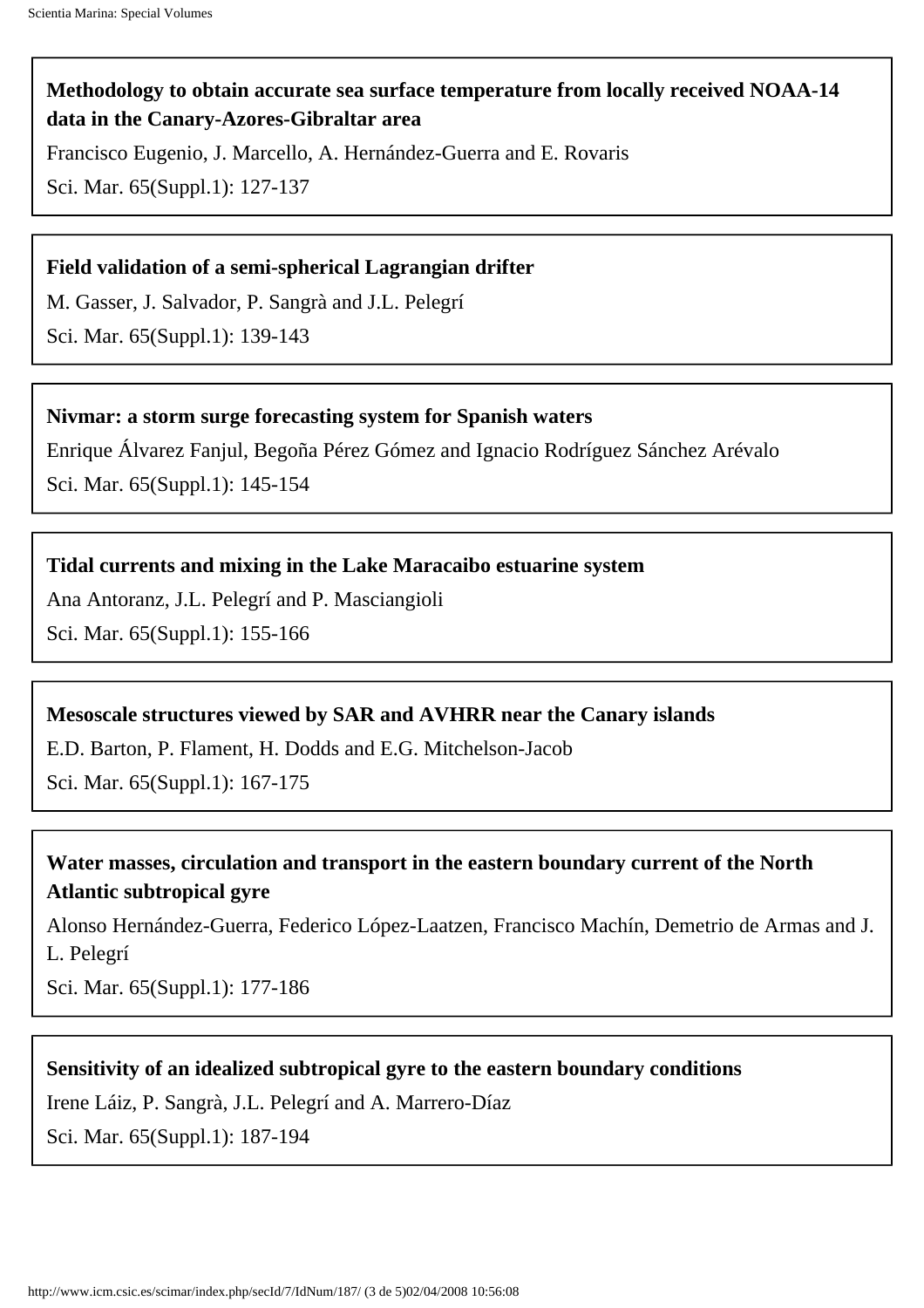### **[Applicability of T-S algorithms to the Canary Islands region](http://www.icm.csic.es/scimar/index.php/secId/7/IdArt/262/)**

[Ángeles Marrero-Díaz,](http://www.icm.csic.es/scimar/index.php/secId/9/author/1/iniyear/1955/finyear/2008/search/%22%C1ngeles%20Marrero-D%EDaz%22/) [J.L. Pelegrí](http://www.icm.csic.es/scimar/index.php/secId/9/author/1/iniyear/1955/finyear/2008/search/%22J.L.%20Pelegr%ED%22/), [A. Rodríguez-Santana](http://www.icm.csic.es/scimar/index.php/secId/9/author/1/iniyear/1955/finyear/2008/search/%22A.%20Rodr%EDguez-Santana%22/) and [P. Sangrà](http://www.icm.csic.es/scimar/index.php/secId/9/author/1/iniyear/1955/finyear/2008/search/%22P.%20Sangr%E0%22/)

Sci. Mar. 65(Suppl.1): 195-204

#### **[Seasonal and interannual variability of the Canary Current](http://www.icm.csic.es/scimar/index.php/secId/7/IdArt/264/)**

[E. Navarro-Pérez](http://www.icm.csic.es/scimar/index.php/secId/9/author/1/iniyear/1955/finyear/2008/search/%22E.%20Navarro-P%E9rez%22/) and [E.D. Barton](http://www.icm.csic.es/scimar/index.php/secId/9/author/1/iniyear/1955/finyear/2008/search/%22E.D.%20Barton%22/)

Sci. Mar. 65(Suppl.1): 205-213

## **[On the homogeneity of the wave field in coastal areas as determined from ERS-2 and](#page-6-0) [RADARSAT synthetic aperture radar images of the ocean surface](#page-6-0)**

[F. Ocampo-Torres](http://www.icm.csic.es/scimar/index.php/secId/9/author/1/iniyear/1955/finyear/2008/search/%22F.%20Ocampo-Torres%22/)

Sci. Mar. 65(Suppl.1): 215-228

## **[Short-time scale coupling between thermohaline and meteorological forcing in the Ría de](http://www.icm.csic.es/scimar/index.php/secId/7/IdArt/266/)  [Pontevedra](http://www.icm.csic.es/scimar/index.php/secId/7/IdArt/266/)**

[P.C. Pardo](http://www.icm.csic.es/scimar/index.php/secId/9/author/1/iniyear/1955/finyear/2008/search/%22P.C.%20Pardo%22/), [Miguel Gilcoto](http://www.icm.csic.es/scimar/index.php/secId/9/author/1/iniyear/1955/finyear/2008/search/%22Miguel%20Gilcoto%22/) and [Fiz F. Pérez](http://www.icm.csic.es/scimar/index.php/secId/9/author/1/iniyear/1955/finyear/2008/search/%22Fiz%20F.%20P%E9rez%22/)

Sci. Mar. 65(Suppl.1): 229-240

### **[Dynamical characteristics of the Cape Verde frontal zone](http://www.icm.csic.es/scimar/index.php/secId/7/IdArt/267/)**

[Pilar Pérez-Rodríguez](http://www.icm.csic.es/scimar/index.php/secId/9/author/1/iniyear/1955/finyear/2008/search/%22Pilar%20P%E9rez-Rodr%EDguez%22/), [J.L. Pelegrí](http://www.icm.csic.es/scimar/index.php/secId/9/author/1/iniyear/1955/finyear/2008/search/%22J.L.%20Pelegr%ED%22/) and [A. Marrero-Díaz](http://www.icm.csic.es/scimar/index.php/secId/9/author/1/iniyear/1955/finyear/2008/search/%22A.%20Marrero-D%EDaz%22/) Sci. Mar. 65(Suppl.1): 241-250

### **[Seasonal variability of the upper warmwatersphere in the Canary Basin](http://www.icm.csic.es/scimar/index.php/secId/7/IdArt/268/)**

[Andry W. Ratsimandresy,](http://www.icm.csic.es/scimar/index.php/secId/9/author/1/iniyear/1955/finyear/2008/search/%22Andry%20W.%20Ratsimandresy%22/) [J.L. Pelegrí](http://www.icm.csic.es/scimar/index.php/secId/9/author/1/iniyear/1955/finyear/2008/search/%22J.L.%20Pelegr%ED%22/), [A. Marrero-Díaz,](http://www.icm.csic.es/scimar/index.php/secId/9/author/1/iniyear/1955/finyear/2008/search/%22A.%20Marrero-D%EDaz%22/) [A. Hernández-Guerra](http://www.icm.csic.es/scimar/index.php/secId/9/author/1/iniyear/1955/finyear/2008/search/%22A.%20Hern%E1ndez-Guerra%22/) and [A. Martínez](http://www.icm.csic.es/scimar/index.php/secId/9/author/1/iniyear/1955/finyear/2008/search/%22A.%20Mart%EDnez%22/) Sci. Mar. 65(Suppl.1): 251-258

#### **[On the relevance of diapycnal mixing for the stability of frontal meanders](http://www.icm.csic.es/scimar/index.php/secId/7/IdArt/269/)**

[Ángel Rodríguez-Santana,](http://www.icm.csic.es/scimar/index.php/secId/9/author/1/iniyear/1955/finyear/2008/search/%22%C1ngel%20Rodr%EDguez-Santana%22/) [J.L. Pelegrí](http://www.icm.csic.es/scimar/index.php/secId/9/author/1/iniyear/1955/finyear/2008/search/%22J.L.%20Pelegr%ED%22/), [P. Sangrà](http://www.icm.csic.es/scimar/index.php/secId/9/author/1/iniyear/1955/finyear/2008/search/%22P.%20Sangr%E0%22/) and [A. Marrero-Díaz](http://www.icm.csic.es/scimar/index.php/secId/9/author/1/iniyear/1955/finyear/2008/search/%22A.%20Marrero-D%EDaz%22/) Sci. Mar. 65(Suppl.1): 259-267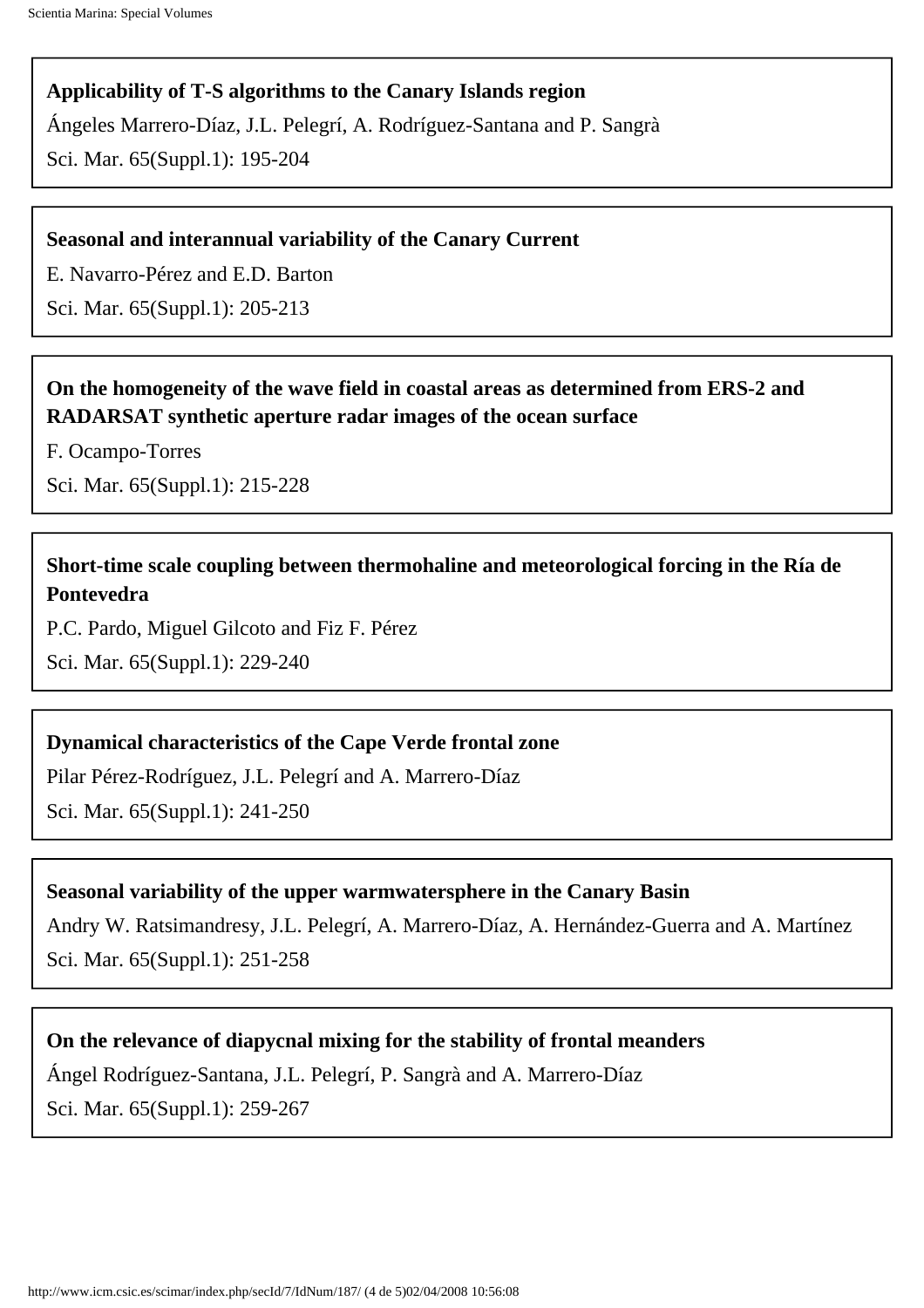## **[Wind and tide current prediction using a 3D finite difference model in the Ría de Vigo \(NW](http://www.icm.csic.es/scimar/index.php/secId/7/IdArt/272/) [Spain\)](http://www.icm.csic.es/scimar/index.php/secId/7/IdArt/272/)**

[Carlos Souto](http://www.icm.csic.es/scimar/index.php/secId/9/author/1/iniyear/1955/finyear/2008/search/%22Carlos%20Souto%22/), [L. Fariña-Busto](http://www.icm.csic.es/scimar/index.php/secId/9/author/1/iniyear/1955/finyear/2008/search/%22L.%20Fari%F1a-Busto%22/), [E. Alvarez](http://www.icm.csic.es/scimar/index.php/secId/9/author/1/iniyear/1955/finyear/2008/search/%22E.%20Alvarez%22/) and [I. Rodríguez](http://www.icm.csic.es/scimar/index.php/secId/9/author/1/iniyear/1955/finyear/2008/search/%22I.%20Rodr%EDguez%22/)

Sci. Mar. 65(Suppl.1): 269-276

## **[Residual circulation and thermohaline distribution of the Ría de Vigo: A 3-D](http://www.icm.csic.es/scimar/index.php/secId/7/IdArt/273/) [hydrodynamical model](http://www.icm.csic.es/scimar/index.php/secId/7/IdArt/273/)**

[Silvia Torres López](http://www.icm.csic.es/scimar/index.php/secId/9/author/1/iniyear/1955/finyear/2008/search/%22Silvia%20Torres%20L%F3pez%22/), [R.A. Varela](http://www.icm.csic.es/scimar/index.php/secId/9/author/1/iniyear/1955/finyear/2008/search/%22R.A.%20Varela%22/) and [E. Delhez](http://www.icm.csic.es/scimar/index.php/secId/9/author/1/iniyear/1955/finyear/2008/search/%22E.%20Delhez%22/)

Sci. Mar. 65(Suppl.1): 277-289

#### **[Vertical velocities at an ocean front](http://www.icm.csic.es/scimar/index.php/secId/7/IdArt/275/)**

[Pedro Vélez-Belchí](http://www.icm.csic.es/scimar/index.php/secId/9/author/1/iniyear/1955/finyear/2008/search/%22Pedro%20V%E9lez-Belch%ED%22/) and [Joaquín Tintoré](http://www.icm.csic.es/scimar/index.php/secId/9/author/1/iniyear/1955/finyear/2008/search/%22Joaqu%EDn%20Tintor%E9%22/)

Sci. Mar. 65(Suppl.1): 291-300

**INDEX**

#### **[Index](http://www.icm.csic.es/scimar/index.php/secId/7/IdArt/3412/)**

[J.L. Pelegrí,](http://www.icm.csic.es/scimar/index.php/secId/9/author/1/iniyear/1955/finyear/2008/search/%22J.L.%20Pelegr%26iacute%3B%22/) [I. Alonso](http://www.icm.csic.es/scimar/index.php/secId/9/author/1/iniyear/1955/finyear/2008/search/%22I.%20Alonso%22/) and [J. Arístegui](http://www.icm.csic.es/scimar/index.php/secId/9/author/1/iniyear/1955/finyear/2008/search/%22J.%20Ar%26iacute%3Bstegui%22/)

Sci. Mar. 65(Suppl.1): 301-304



Please, send comments to **[scimar@icm.csic.es](javascript:void(0))**

ICM (CSIC) - Passeig Marítim de la Barceloneta, 37-49. E-08003 Barcelona (Spain)